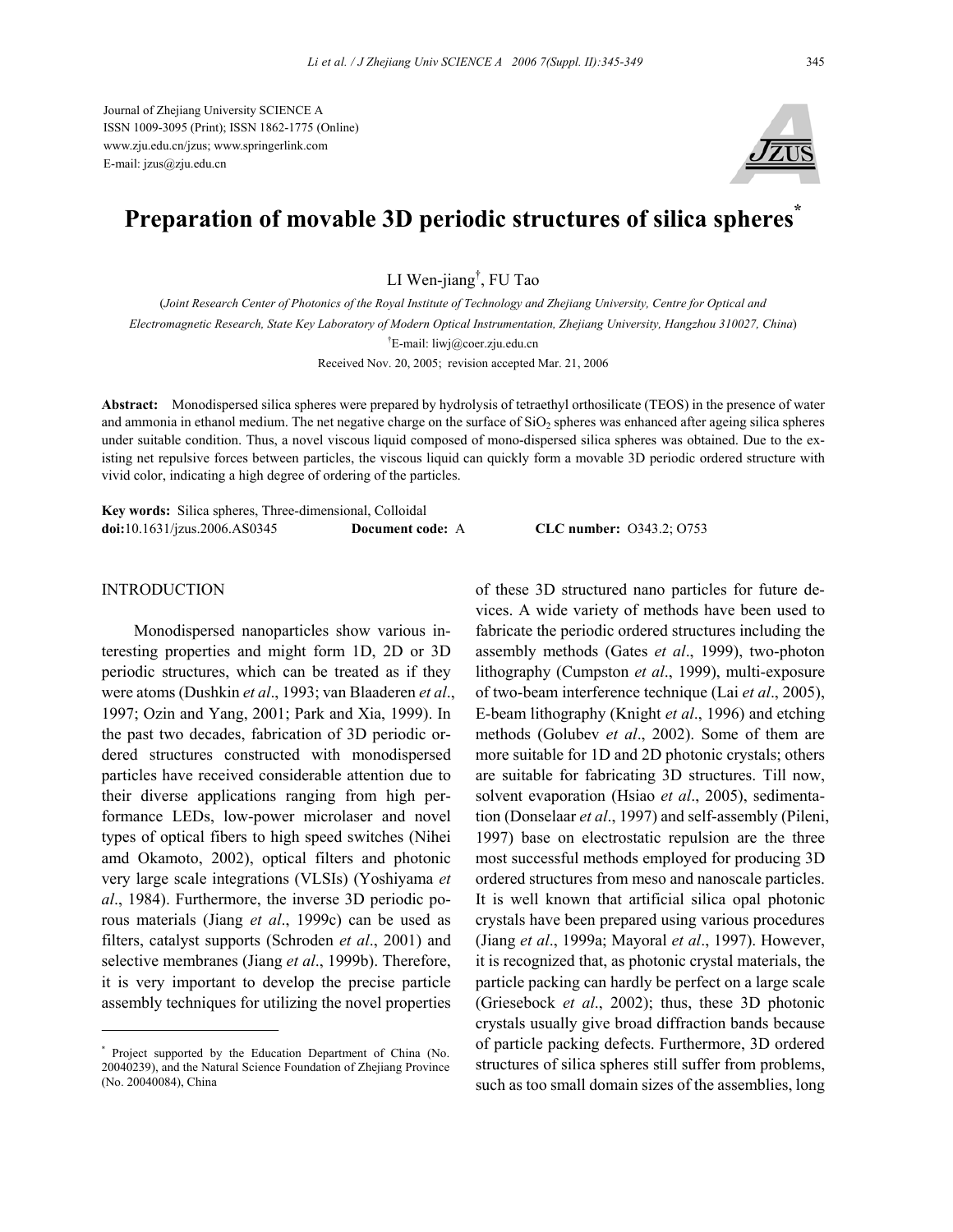fabrication time, too many cracks (Kuai *et al*., 2004) in the obtained product and difficulty in shaping the structures, all of which limit their practical applications.

Here, we show a newly developed synthesis procedure, in which a viscous liquid of spherical silica particles forms well-defined 3D structures by a simple shaking of the mixture. In the above procedure, due to the highly ordered particle arrays in the viscous liquid sample, a vivid color can be observed with naked eyes. This procedure, in which the viscous movable packed structure can be formed, is not only applied to plane substrate but can also be applied to curved surfaces/substrate such as fibers. The main advantage is that this technique does not need special devices and reaction conditions. The above materials were characterized by transmission electron microscopy (TEM) and scanning electron microscopy (SEM).

# DETAILS

## **Preparation of monodispersed silica spheres**

Monodispersed  $SiO<sub>2</sub>$  nanoparticles with mean diameter 210 nm were prepared by hydrolysis of TEOS in an alcohol medium in the presence of water and ammonia, similar to the procedure reported by Stöber *et al*.(1968). In a typical synthesis, given amounts of water, ethanol and ammonia solution were introduced into a 250 ml three-neck round flask with gentle stirring at room temperature. Then, tetraethyl orthosilicate (TEOS) was introduced continuously to the medium at a precise rate (1 drop per 15 s). Reaction occurred at room temperature under continuous stirring for over 12 h, during which hydrolysis was the main reaction. The final reaction mixture contained 8.89 mol/L water, 1.47 mol/L ammonia, and 1.05 mol/L TEOS. After finishing the above hydrolysis reaction, 20 ml water was added, followed by evaporation of ethanol and ammonia in the mixture solution under vacuum at 45 °C for 30 min.  $SiO<sub>2</sub>$ particles were collected from the resulting white suspension caused by the centrifugation (3000 r/min). The obtained silica spheres are called primary silica spheres. In order to obtain good quality monodispered spheres, the primary silica spheres were redispersed in ethanol using an ultrasonicator, and recollected by centrifugation. The above washing process was repeated three times in order to remove impurities, such as ammonia, water, and unreacted TEOS. The final product was dispersed and stored in the mixture solution of water and ethanol (80:20 v/v).

#### **Fabrication of 3D silica opals**

 $3D$  movable  $SiO<sub>2</sub>$  colloidal arrays were obtained using a gravitational sedimentation method. The mixture solution containing the silica microspheres, ethanol and water was put into a small glass bottle. The  $SiO<sub>2</sub>$  particles settled and deposited at the bottom of the bottle to form a movable white precipitate in 3 to 4 d. The major part of the clear solution in the bottle was carefully removed. After the glass bottle was aged at 60 °C for one and a half weeks, the white precipitate changed to a viscous liquid with obvious iridescent colors along the cross section of the sample, indicating the formation of regular 3D periodic structures due to the electrostatic interaction of the monodispered particles.

## **Analytical methods**

TEM was conducted with a JEM-200 microscope operating at 160 kV. Samples were mounted on a microgrid carbon polymer, supported on a copper grid. SEM observations were conducted with an FEI SIRION FESEM scanning electron microscope. In the scanning electron microscope investigations, the specimens were gold-coated prior to examination.

## RESULTS AND DISCUSSION

The most important parameters in determining the performance of colloidal crystals in optical applications are the crystalline quality. Spheres of either larger or smaller diameter can destroy the 3D periodic structure. Fig.1 shows the transmission electron microscopy (TEM) images of spheres with a diameter of about 210 nm. The monolayer of the silica spheres formed on the microgrid carbon polymer (supported on a copper grid) shows the well dispersed silica spheres (Fig.1a). When more droplets of the ethanol suspension containing silica spheres are deposited on the grid, two layers of regular periodic structure of silica spheres can be clearly observed in the TEM image (Fig.1b). It is clearly seen that every silica sphere (on the top) is in contact with three silica sphere (at the bottom) in this structure.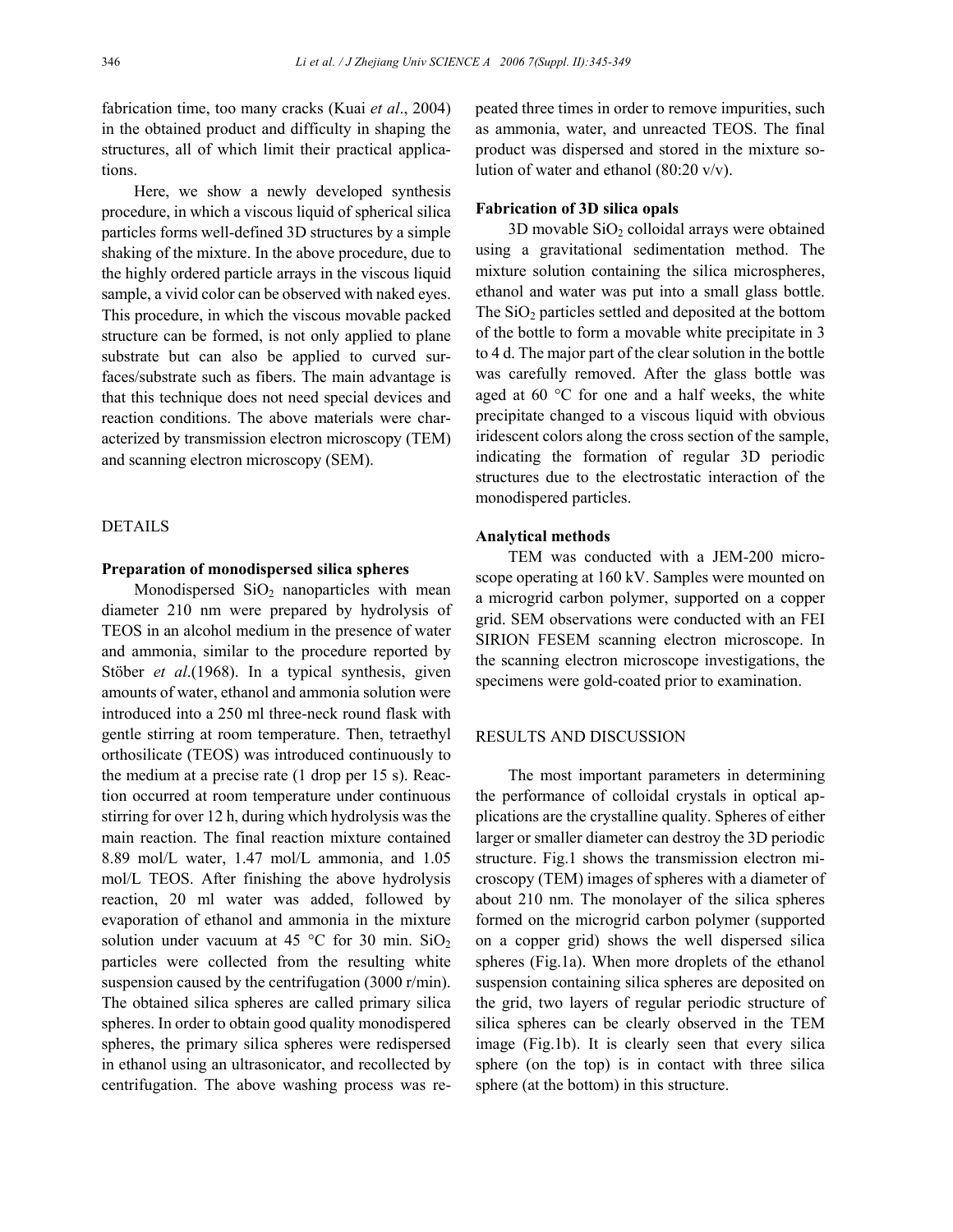

Fig.1 TEM image of monodispersed SiO<sub>2</sub> spheres with **a diameter of 200 nm. (a) The mono-layer of dispersed silica spheres; (b) The two layers of silica spheres**

In visible light, the viscous liquid sample shows a white-color and a little iridescent color at the cross section of the liquid sample (the white circle area in Fig.2a); however, when the bottle was turned over, rolled up, and returned its original position, the iridescent color was clearly observed on the glass wall, just like natural opals.

The digital camera image of the movable liquid sample shows green color on the glass walls (the white circle area in Fig.2b). As was observed in solid artificial opal system, the  $SiO<sub>2</sub>$  layer on the glass walls seems to exhibit unique photonic properties. This is due to a thin layer of 3D periodic structure formed as the viscous liquid returned to the bottom along the glass wall. Thus, light interacts with this periodic structure as a sub-micrometer diffraction grating to produce the color in visible spectrum. Moreover, we found the green color became weaker with increasing time, showing that the 3D periodic structure layer formed on the glass wall became thinner due to the flowing of the silica micro spheres. Here, we propose that the colloidal particles are monodispersed and that their surfaces are highly charged, the colloidal particles can be fixed, in a dynamic sense, in certain positions (with ordered, equal spacing in the colloidal suspension) by the net repulsive forces to form the crystalline colloidal arrays. Silica particles are negatively charged in water at pH>3 because of the surface Si-OH groups. However, the net repulsive forces between particles are usually weak, depending on the solution pH and the screening effect of counter ions. The increasing of pH is necessary to increase the net negative charge on  $SiO<sub>2</sub>$  surfaces. So, in this experiment, the final pH of the colloid suspension was about 8. We kept the pH at or below 9 because the solubility of amorphous  $SiO<sub>2</sub>$  increases substantially at pH $>9$ . Thus, a delicate balance between ionic strength and solution pH provided a maximum repulsive force between  $SiO<sub>2</sub>$  spheres, which is essential for the formation of  $SiO<sub>2</sub>$  crystalline arrays in aqueous suspensions. The purified colloidal particles readily self-assemble to form 3D crystalline arrays stabilized by strong net repulsion forces.



**Fig.2 Digital camera image of the movable liquid sample. (a) The weak iridescent color in the white circle area; (b) The green color on the glass wall in the white circle area**

The SEM images of the dried sample further confirm the movable 3D periodic structure of the colloidal crystal. Fig.3a shows a typical SEM picture of the sample. At low magnification, the particles appear textured (Fig.3a); the magnified SEM image confirmed the silica spheres were self assembled into the hexagonally close-packed fcc structure (similar to that of a natural opal) (Figs.3b and 3c). As shown in Figs.3a and 3b, some cracks and defects are observed on the surface of the colloidal opal. Despite these defects, the opals prepared still exhibit a strong reflectance peak, centred at about 520 nm, showing that the silica periodic arrays have large tolerance to the geometric disorder. The diffraction characteristics of the system can be accurately predicted with dynamic diffraction theory, though the Bragg diffraction equa-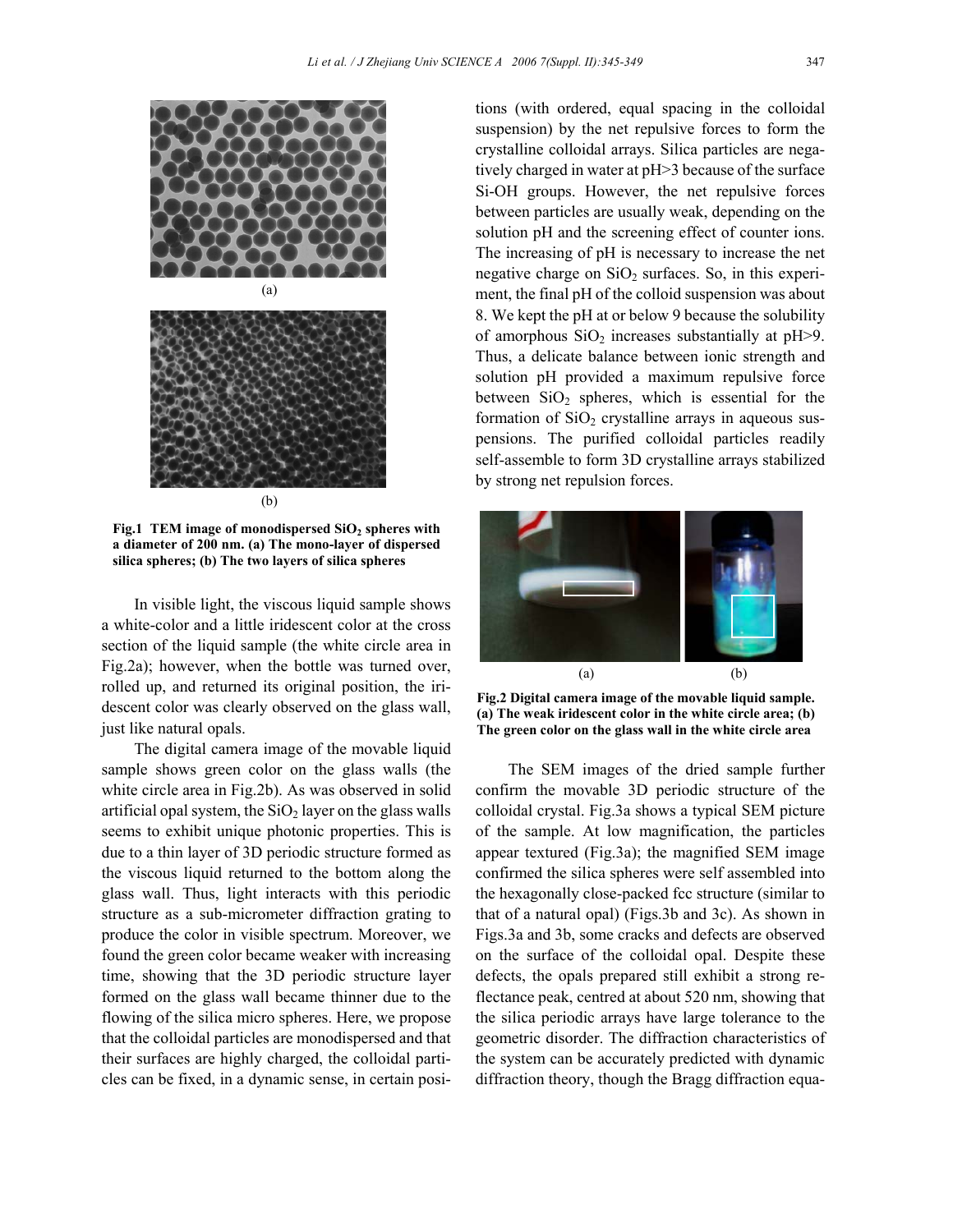

**Fig.3 SEM image of the dried sample. (a) Top section; (b) The enlarged image of (a); (c) The cross section**

tion  $(\lambda_0/2 = n_c d_{hk} \sin\theta)$ , where  $\lambda_0$  is the wavelength of the diffracted light in air,  $d_{hkl}$  is the interplanar spacing,  $n_c$ is the refractive index of the composite, and *θ* is the Bragg angle) is *α* reasonable approximation (Rundquist *et al*., 1989). In this experiment, the diameter of the sphere is 210 nm, the refractive index of  $SiO<sub>2</sub>$  is 1.5. Then, we may get the interplanar spacing *dhkl*:

$$
d_{hkl} = \frac{\sqrt{2D}}{\sqrt{h^2 + k^2 + l^2}} = \frac{297}{\sqrt{3}} = 172 \text{ nm},
$$

thus,  $\lambda_0 = 2n_c d_{hk} \sin\theta = 3 \times 172 \times \sin\theta = 516 \sin\theta$ . When  $\theta =$ 

90°,  $\lambda_0$ =516 nm. The structure obtained using the above-mentioned method obviously shows green color, optically viewed from any direction. This indicates the silica colloidal crystal film is 3D periodic face centred cubic (fcc) crystal structure (Vos *et al*., 1997; Miguez *et al*., 1997) or diamond structure, consistent with the SEM image. Interestingly, in the cross section part of the sample, a multilayer structure was clearly observed as shown in Fig.3c; every layer is composed of 2D periodic array of spheres. The formation of this multilayer structure is due to the fact that viscous liquid of colloidal silica spheres flow down along the glass wall of the bottle. Fig.4 shows the schematic for the formation of the silica spheres multilayer structure: when the bottle containing the colloidal silica spheres was turned, the thicker layer of the colloidal silica spheres was formed on the glass wall (Fig.4a); when the bottle was turned upside down, the viscous colloidal silica spheres flowed down due to the gravitational sedimentation, which results in reduced thickness of colloidal silica layer (Fig.4b). With increasing time, more and more silica spheres trend to flow down, thus the multilayer structure was formed (Fig.4c). This result is consistent with the changing of color for this sample.



**Fig.4 Schematic of the formation of the multilayer structure. (a) Origin position, corresponding to Fig.2a; (b) and (c) When the bottle turned upside down, corresponding to Fig.2b**

# **CONCLUSION**

In summary, we have demonstrated an effective procedure for a viscous liquid composed of monodispersed silica sphere. The viscous liquid can quickly form a movable 3D periodic ordered structure due to the net repulsive forces between particles. These 3D periodic structures exhibit vivid color due to a high degree of ordering of the particles. This technique does not need special devices and conditions. Thus, some practical applications using this